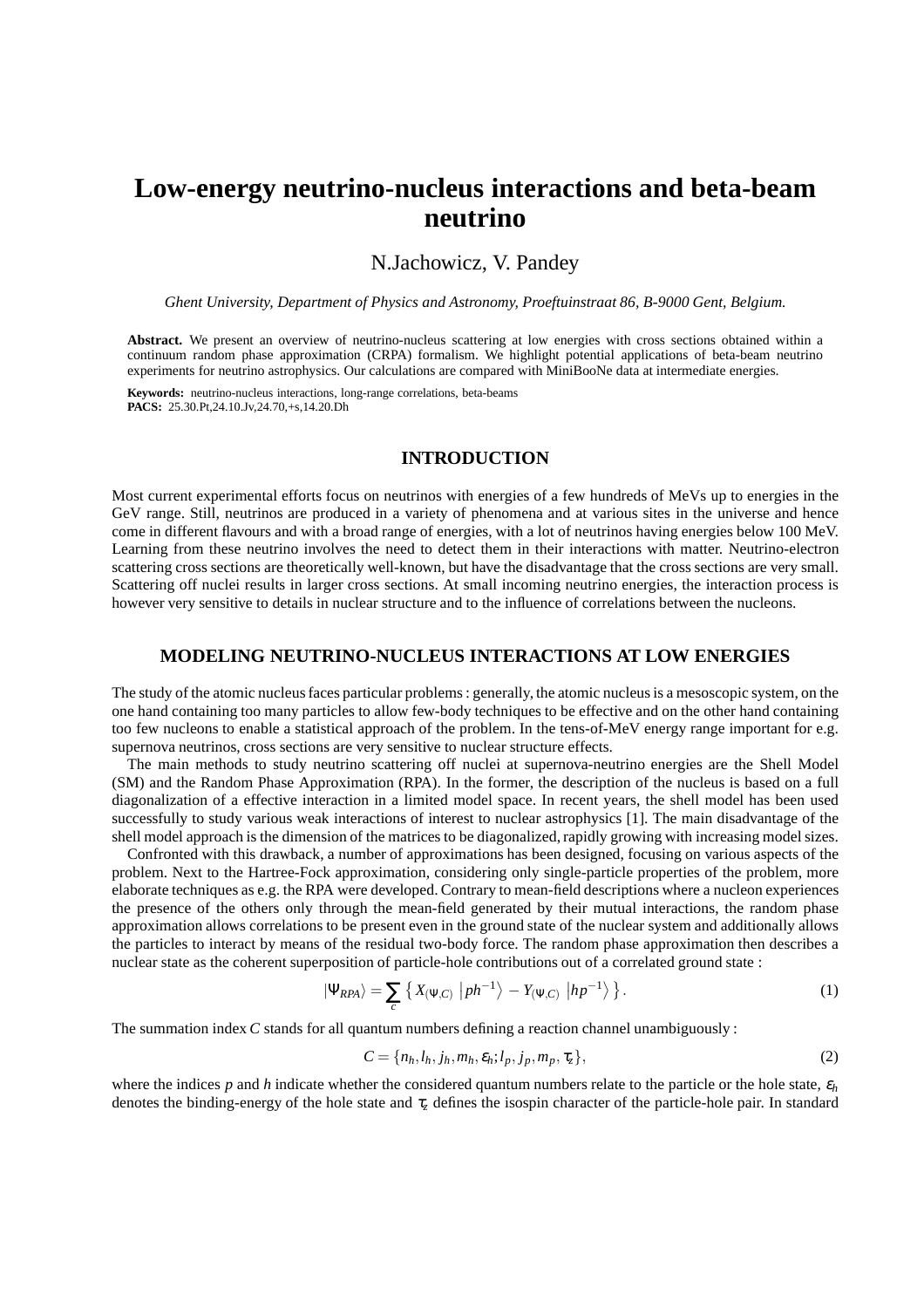RPA calculations this leads to a discrete spectrum, with several variations in the approach [2, 3, 4] in use. In this contribution, the cross section results are illustrated using a Continuum Random Phase Approximation (CRPA), based on a Green's function approach [5, 6, 7]. The unperturbed wave-functions are generated using either a Woods-Saxon potential or a HF-calculation using a Skyrme force. The latter approach makes self-consistent HF-RPA calculations possible.

The differential cross-section for scattering of an incoming neutrino with energy  $\varepsilon_i$  of a nucleus is given by

$$
\left(\frac{d^2\sigma_{i\to f}}{d\Omega d\omega}\right)_\frac{v}{v} = \frac{G^2\epsilon_f^2}{\pi} \frac{2\cos^2\left(\frac{\theta}{2}\right)}{2J_i+1} \left[\sum_{J=0}^\infty \sigma_{CL}^J + \sum_{J=1}^\infty \sigma_T^J\right],\tag{3}
$$

with

$$
\sigma_{CL}^{J} = \left| \left\langle J_{f} \left| \left| \widehat{\mathcal{M}_{J}}(\kappa) + \frac{\omega}{|\vec{q}|} \widehat{\mathcal{L}_{J}}(\kappa) \right| \right| J_{i} \right\rangle \right|^{2},
$$
\n
$$
\sigma_{T}^{J} = \left( -\frac{q_{\mu}^{2}}{2|\vec{q}|^{2}} + \tan^{2} \left( \frac{\theta}{2} \right) \right) \left[ \left| \left\langle J_{f} \right| \right| \widehat{\mathcal{J}}_{J}^{mag}(\kappa) \left| |J_{i} \right\rangle \right|^{2} + \left| \left\langle J_{f} \right| \right| \widehat{\mathcal{J}}_{J}^{\tilde{e}^{I}}(\kappa) \left| |J_{i} \right\rangle \right|^{2} \right]
$$
\n
$$
\mp \tan \left( \frac{\theta}{2} \right) \sqrt{-\frac{q_{\mu}^{2}}{|\vec{q}|^{2}} + \tan^{2} \left( \frac{\theta}{2} \right)} \left[ 2 \Re \left( \left\langle J_{f} \right| \right| \widehat{\mathcal{J}}_{J}^{mag}(\kappa) \left| |J_{i} \right\rangle \left\langle J_{f} \right| \right| \widehat{\mathcal{J}}_{J}^{\tilde{e}^{I}}(\kappa) \left| |J_{i} \right\rangle \right)^{*} \right],
$$
\n(5)

where  $\widehat{\mathcal{M}}_J$  and  $\widehat{\mathcal{L}}_J$  are the Coulomb and longitudinal multipole operators,  $\widehat{\mathcal{J}}_J^{mag}$  and  $\widehat{\mathcal{J}}_J^{el}$  the transverse multipole operators.  $θ$  is the scattering angle of the lepton. For each multipole transition  $J<sup>π</sup>$  only one part -vector or axial vectorof an operator is contributing. From the expression (3) it is clear that J=0 transitions are suppressed due to the lack of a transverse contribution in these channels. Still, neutrinos are able to excite 0<sup>−</sup> states in nuclei, while electrons cannot. The second and third part of the expression show that there is interference between the Coulomb and the longitudinal (CL) terms and between both transverse contributions, but not between transverse and CL terms. The only difference between neutrino and antineutrino cross-sections is in the opposite sign of the transverse interference part. From the angular dependence of the kinematic factors, it is clear that for backward  $\theta = \pi$  scattering only transverse terms contribute, while for  $\theta = 0$  CL-contributions dominate.

#### **CROSS SECTION RESULTS**

Neutrino scattering potentially constitutes a rich source of information on nuclear structure and weak interaction characteristics. But notwithstanding the experimental efforts, the extraction of information out of scattering reactions is very difficult, due to the very small interaction cross-sections. The importance of neutrinos in a variety of astrophysical situations therefore represents an important additional motivation for the study of neutrino-nucleus scattering reactions.

In this section, the main characteristics of neutrino-nucleus scattering at supernova-neutrino energies are discussed using the example of neutral-current scattering of 50 MeV neutrinos off <sup>16</sup>O.

The right panel of figure 1 shows the differential cross-section for this reaction as a function of the excitation energy  $\omega$  of the nucleus, and its most important multipole contributions. The differential neutrino scattering crosssections are of the order of  $10^{-42}$  cm<sup>2</sup> per MeV. The figure clearly illustrates that at energies below 20 MeV, the cross-section spectrum is sharply peaked. These peaks are related to excitations with a strong single-particle character. The resonances are however very narrow and therefore do not absorb all transition strength. At excitation energies between 20 and 25 MeV, the broad resonance structure of the giant dipole resonance shows up. For excitation energies above approximately 30 MeV the cross-section decreases almost purely quadratically as a function of the excitation energy of the nuclear system. This agrees with the energy dependence of equation (3) which shows the cross-section to be proportional to the square of the outgoing lepton energy  $\frac{d\sigma}{d\omega} \sim (\varepsilon_f)^2$ . This effect furthermore results in the smooth and soft broadening of the resonances for higher values of the energy of the lepton projectile.

In the calculation, multipoles up to J=4 were taken into account. Contributions of higher-order multipole excitations were found to be very small at the considered energies. The J=5 transitions are suppressed by almost 5 orders of magnitude and as a consequence have negligible influence on the total cross-section. The smooth behavior of these contributions furthermore assures that the shape of the resonance structure in the excitation spectrum is not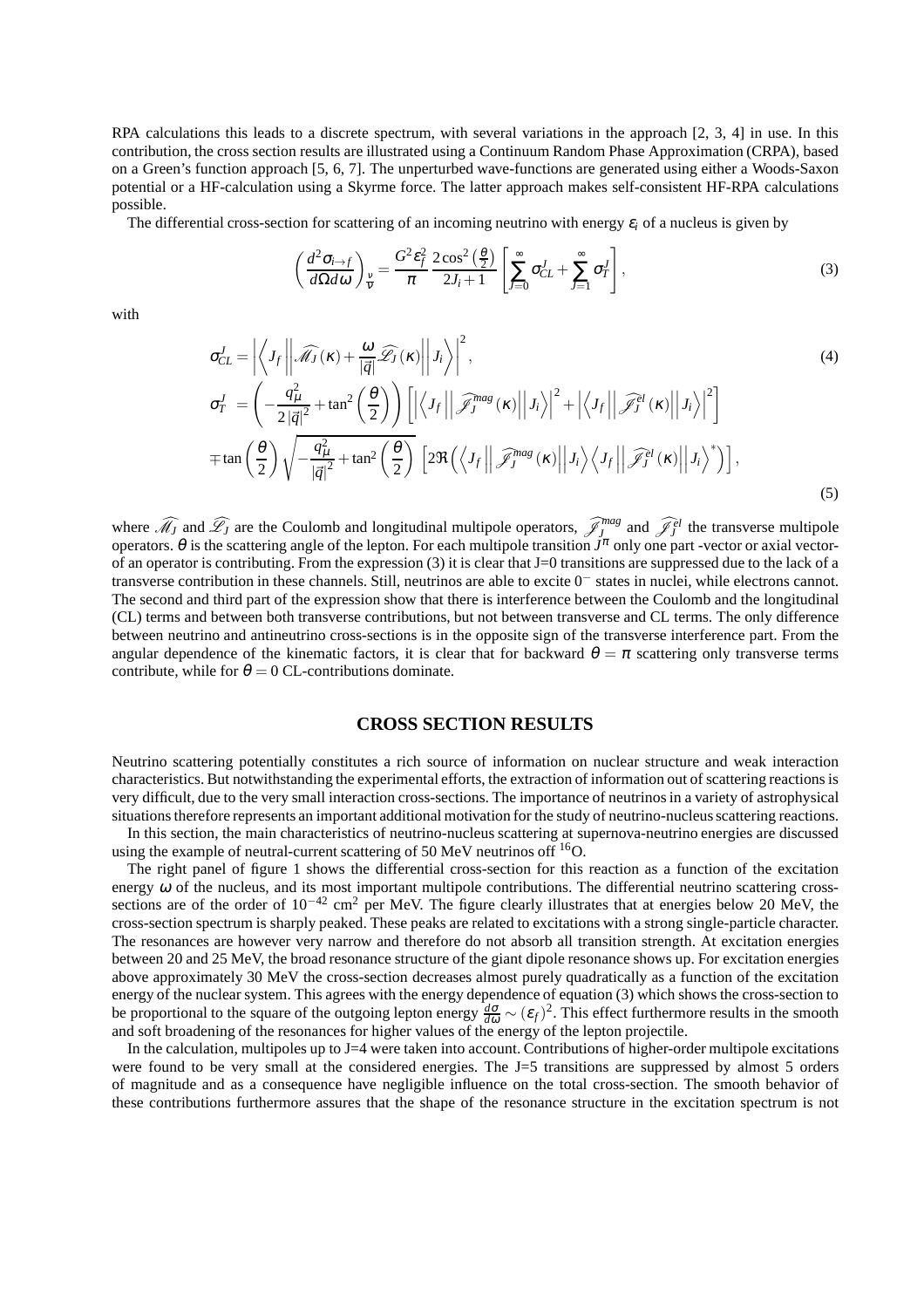

**FIGURE 1.** Left : Cross-section for the neutral current reaction  ${}^{16}O+v_{50\,MeV} \rightarrow {}^{16}O^*+v'$  (full line) and its dominant multipole contributions.  $J^{\pi} = 1^-$  (dashed line),  $J^{\pi} = 1^+$  (dashed-dotted) and  $J^{\pi} = 2^-$  (dotted line). The total cross-section includes multipoles up to J=4. Right : Comparison between the vector (dashed) and the axial vector (dotted line) contribution to the reaction  $^{16}O(\nu, \nu')$ <sup>16</sup> $O^*$ . In both figures, the single-particle wave-functions and energies were obtained with a Hartree-Fock calculation, as residual interaction the SkE2 parameterization was used.



**FIGURE 2.** Cross-section for neutral current neutrino (full line) and antineutrino (dashed) scattering reactions off oxygen 16.

affected by the higher-order multipole transitions. The  $J=1$  excitations are prominent, with a clear dominance of the J=1<sup>−</sup> electric dipole transition in the giant resonance region. Next to higher-order multipole transitions J=3 and J=4, also J=0 excitations are suppressed. This is due to the fact that only Coulomb and longitudinal terms contribute to these channels. But still, some clear 0<sup>−</sup> resonances show up in the differential cross-sections. In general, negative parity transitions are clearly dominating the positive parity contributions. For higher excitation energies, the relative importance of higher-order multipoles increases. The right panel of the figure shows that the axial contribution is clearly dominant.

Figure 2 compares neutrino- and antineutrino-induced cross sections. Whereas differences are small at these energies, neutrino cross sections are larger. This difference will grow at higher energies with the increasing importance of the transverse magnetic contribution.

#### **LOW-ENERGY BETA-BEAM NEUTRINOS**

Beta beams, which are neutrino beams produced by the beta decay of nuclei that have been accelerated to high gamma factor, were originally proposed for high energy applications [8], such as the measurement of the third neutrino mixing angle  $\theta_{13}$  [8]. Refs. [9, 10] suggested that a beta beam run at lower gamma factor, would be useful for neutrino measurements at lower energies.

We suggested [11, 12] exploiting the flexibility these beta-beam facilities offer, combined with the fact that betabeam neutrino energies overlap with supernova-neutrino energies, to construct 'synthetic' spectra that approximate an incoming supernova-neutrino energy-distribution [13]. Using these constructed spectra we are able to reproduce total and differential folded supernova-neutrino cross-sections very accurately. We construct linear combinations of beta-beam energy-distributions

$$
n_{N\gamma}(\varepsilon_i) = \sum_{i=1}^{N} a_i n_{\gamma_i}(\varepsilon_i), \qquad (6)
$$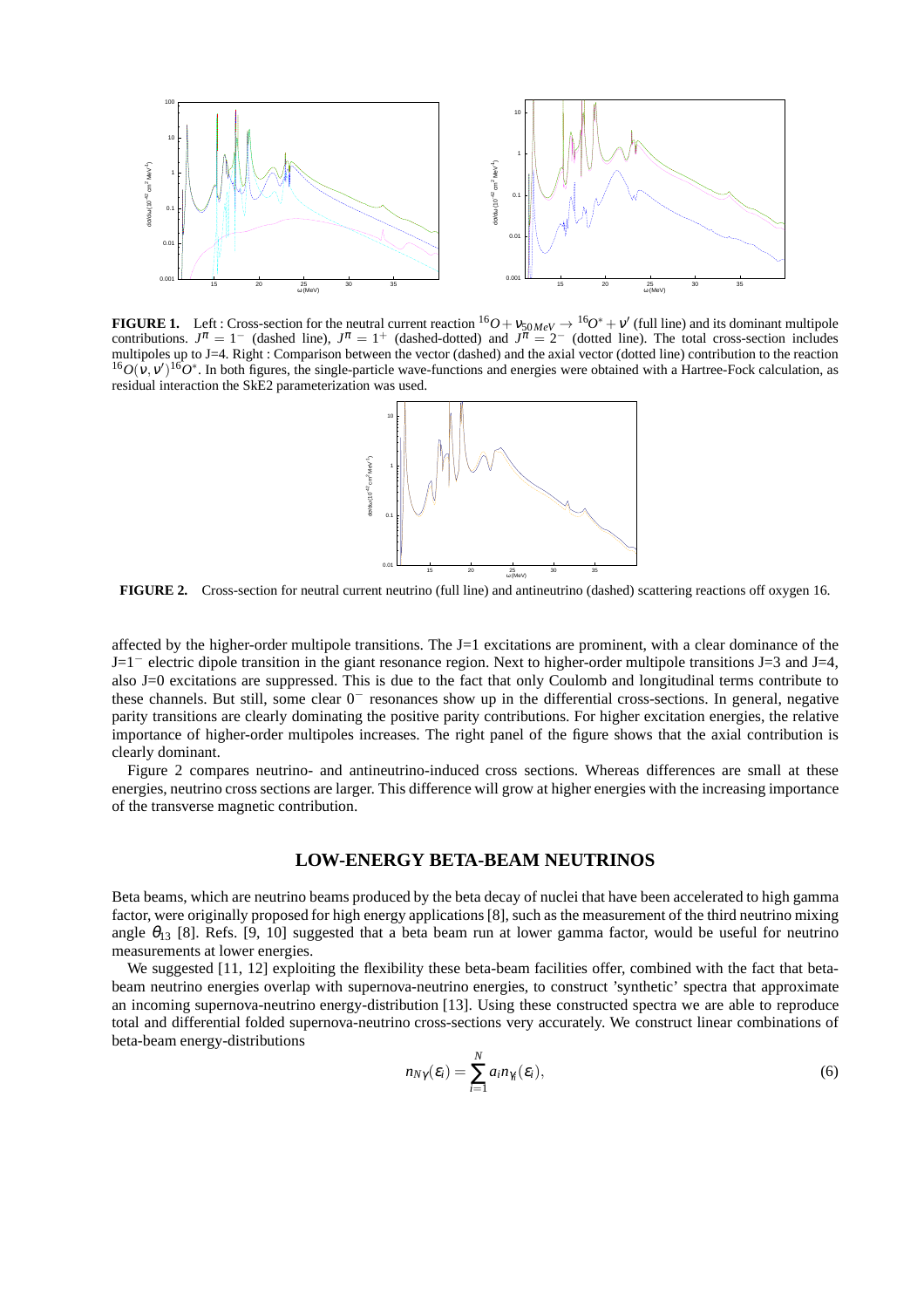

**FIGURE 3.** Comparison between differential cross sections for neutral-current scattering on <sup>16</sup>O, folded with a power-law supernova-neutrino spectrum (full line) and synthetic spectra with 3 (dashed line) and 5 components (dotted line) for different energy distributions :  $\langle \varepsilon \rangle = 14$ ,  $\alpha = 3$  (a),  $\langle \varepsilon \rangle = 22$ ,  $\alpha = 3$  (b),  $\langle \varepsilon \rangle = 18$ ,  $\alpha = 2$  (c), and  $\langle \varepsilon \rangle = 18$ ,  $\alpha = 4$  (d).

where all distributions involved were normalized to 1 :

$$
\int d\boldsymbol{\varepsilon}_i n_{N\gamma}(\boldsymbol{\varepsilon}_i) = 1,\tag{7}
$$

and

$$
\int d\varepsilon_i n_{\gamma_i}(\varepsilon_i) = 1 \quad \forall i. \tag{8}
$$

The constructed spectrum that represents the best fit to the supernova-spectrum is then obtained by minimizing the expression

$$
\int_{\mathcal{E}_i} d\varepsilon_i \left| n_{N\gamma}(\varepsilon_i) - n_{SN}(\varepsilon_i) \right|, \tag{9}
$$

where the similarities between beta-beam and supernova neutrino spectra assure that a good fit is easily obtained. In this way, the values for the expansion parameters  $a_i$  and the boost factors  $\gamma_i$  that yield a spectrum that is as close as possible to the original power-law distribution are determined. Count rate considerations favor higher gammas, for example γ-values between 5 and 15.

Of course the spectrum as such is not an important observable. The information brought along by supernova neutrinos is encoded in the response of the detector to the incoming neutrino flux. This quantity is determined by the folded differential cross section : the folded cross section as a function of the excitation energy of the target indicates what the neutrino signal in the detector will look like. In fig. 3, we show the differential cross section for neutral-current neutrino scattering off an <sup>16</sup>O target for different energy distributions. The agreement between cross sections folded with the power-law supernova-neutrino spectrum and those folded with the synthetic spectrum is remarkably good. The procedure is able to reproduce total strength, and the position and width of the resonances very accurately. This result suggests that beta-beam neutrino-scattering measurements can be a very effective way of predicting supernovaneutrino responses without need to go through to the intermediate step of a cross section calculation with the related uncertainties. In principal, the formalism can be applied to any target material. Its efficiency however depends on the accuracy of the fitting procedure in the relevant energy range.